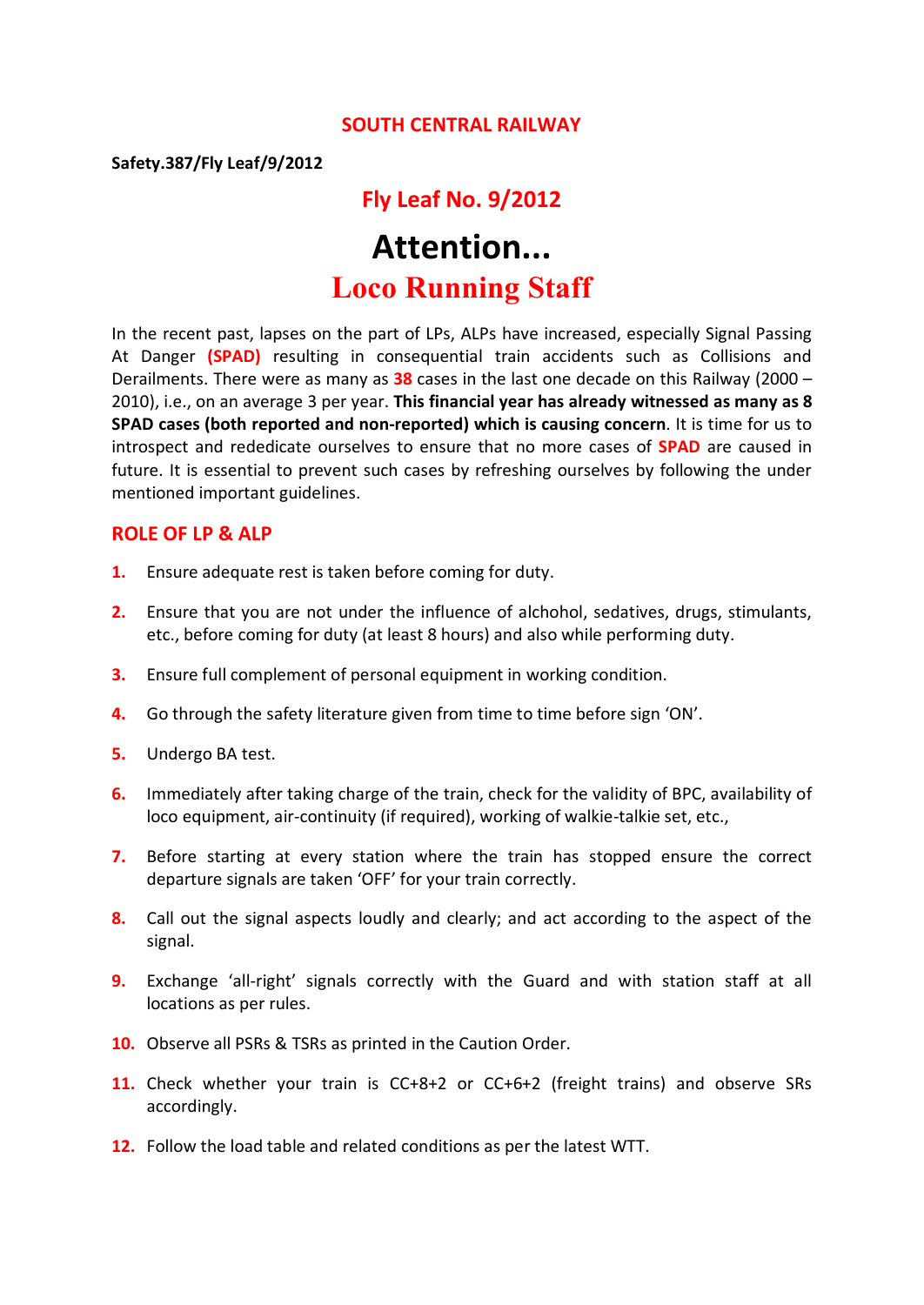- **13.** Sight the reception signals from correct location, i.e., Signal Warning Board or from Distant Signal in double Distant signalling territory.
- **Note: The minimum continuous visibility distance in MAS territory is 400m for Permissive Signaland 200m for any Stop Signal(Para 7.7.6 & 7.7.7 of IRSEM Part I).**
- **14.** Know the correct rules for working of trains during abnormal conditions such as failures of block instrument, point, signal, track circuit, axle counter, engine headlight, engine whistle, etc.,
- **15.** Ensure that you are thorough with the sectional knowledge by taking proper LR trips.
- **16.** Inculcate the habit of writing all signal defects, track defects, loco defects and other unusual promptly at the sign 'OFF' location.
- 17. Do not utilise walkie-talkie sets as an alternative for physical exchange of 'all-right' signals, for passing a stop signal at 'ON'etc.,
- **18.** LP/ALPs shall never assume that signals will always be clear for their train.
- **19.** Ensure correct procedures are followed when 'lurch / jerk / unusual'is experienced on run.
- **20.** Similarly, ensure correct procedures are followed when 'flat tyre' is detected / reported.
- **21.** Ensure 'brake feel test' and 'brake power test' after taking over charge of the train, after performing shunting at a station. **In addition to these two occasions, the crew of passenger carrying trains shall also conduct these tests at crew changing points, or when the train is detained for more than 30 minutes at en-route station.**

### **ROLE OF LOCO INSPECTORS**

- **1. LPs and ALPs under your control shall be monitored not only in the parent Division but also in the adjoining Divisions where they are working.**
- **2.** For monitoring on adjacent Divisions, the LI himself shall undertake LR trips of that Division.
- **3.** Ensure whether the crew have availed proper rest before sign 'ON'.
- **4.** The LPs before signing 'ON' in adjacent Divisions shall be made to go through the Divisional Safety literature and SOBs of that Depot from time to time and also possess the WTT of that Division / Railway.
- **5.** It is appropriate to monitor such LPs who are weak or working the first trip or Graded 'C' and 'B' either within the Division or outside the Division.
- **6.** Regularly monitor the LPs about the enginemanship in critical block sections and while negotiating undulated terrains, especially heavily loaded Goods trains.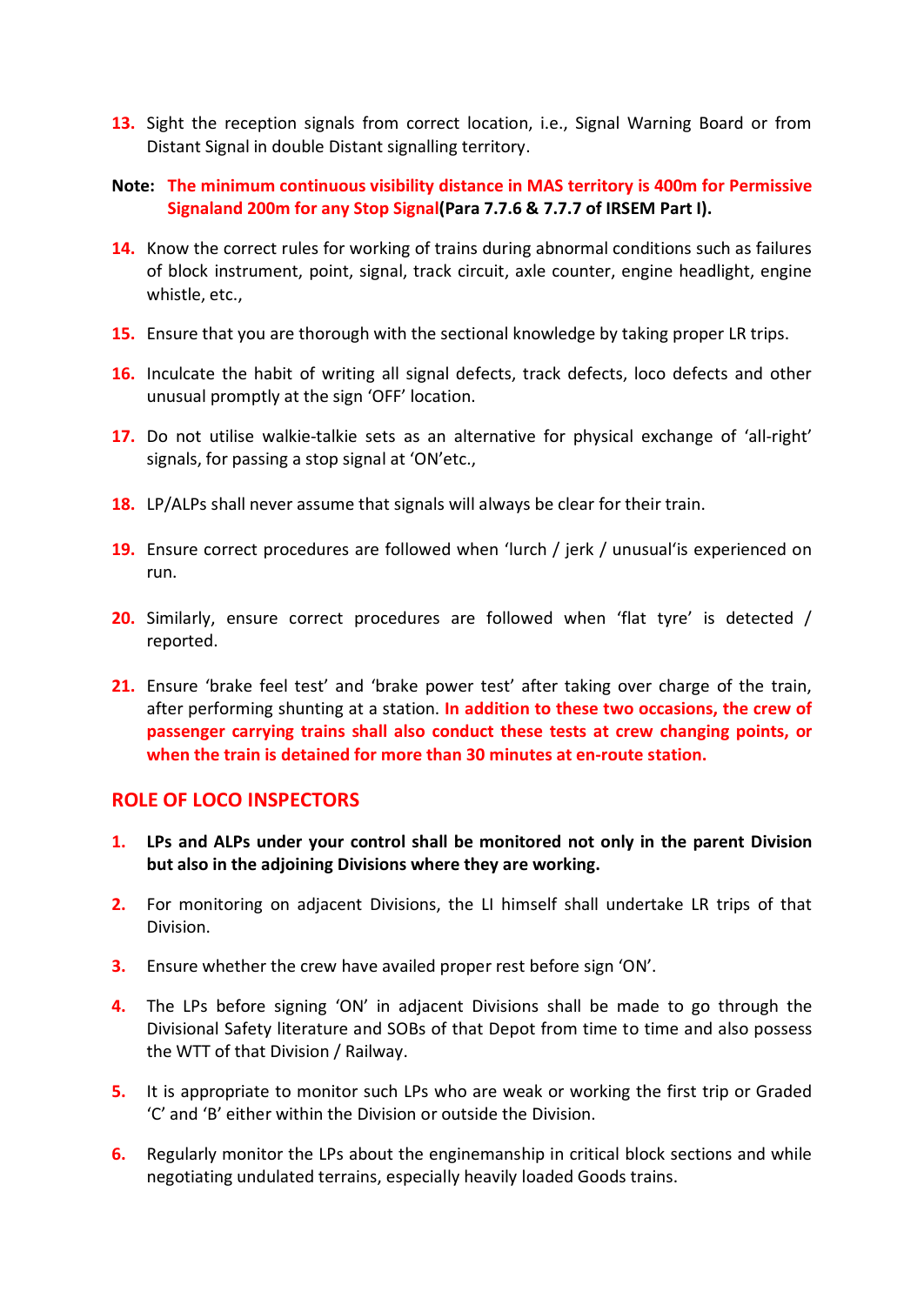- **7.** Counsel the crew at Crew Lobbies or in nominated Counselling Rooms and not while the train is on run.
- **8.** Check for the availability of VCD and its working during foot-plate inspections.
- **9.** Check for the availability and working of AWS in EMUs / MEMUs.
- **10.** Encourage the LPs working light engine or coupled engines to go and stop the locos near the foot of the Starter Signal instead of stopping before the SM Office.
- **11.** Ensure that LPs under your control are well versed with the procedures of running trains during abnormal conditions, such as block instrument failures, signal and point failures, procedure for passing Gate Stop Signal at 'ON' in both Absolute and Automatic Block Systems, passing IB Signal at 'ON', OHE failures, etc.,
- **12.** During foot-plate inspections, whether the LPs are controlling the trains according to the load, gradient, aspect of the stop signal, SR zone?
- **13.** Do conduct ambush checks on various aspects in both Absolute and Automatic Block territories at frequent intervals to get instant results.
- 14. Whether the LP and ALPs are correctly calling out the signal aspects loudly and clearly?
- **15.** Whether the LP/ALPs are correctly whistling **(intermittent long whistles)**on the approaches of **'W/L'** boards?
- **16.** Frequently visit the Crew Lobby and observe whether correct procedures are followed or not by the LPs and ALPs while signing 'ON'. Also check whether the Registers and booking of crew are correctly being maintained and followed at the crew lobby.
- **17.** Frequently check whether the personal equipment of the LP & ALP and loco equipment are available and are in working condition.
- **18.** Check whether the walkie-talkie sets given to the crew are working properly or not including the availability of the spare chargers?
- **19.** Check whether the LPsare conducting air/vacuum-continuity test as prescribed.
- **20.** Check the speed of the train by using speed guns by standing clandestinely at some speed restriction location and conduct ambush check.
- **21.** Similarly, use the GPS-based speed indicator where supplied (by travelling inside the train other than loco) and cross check the speed of the train with the given Caution Order.
- **22.** Inspect the Running Room/s under your jurisdiction to ensure that the facilities like, clean drinking water (RO Plant), hot water during Winter, AC / Water Coolers and fans & lights, hygienic dining facility, availability of food, reading room, meditation room, mosquito protection in the form of mesh doors & windows and mosquito nets,